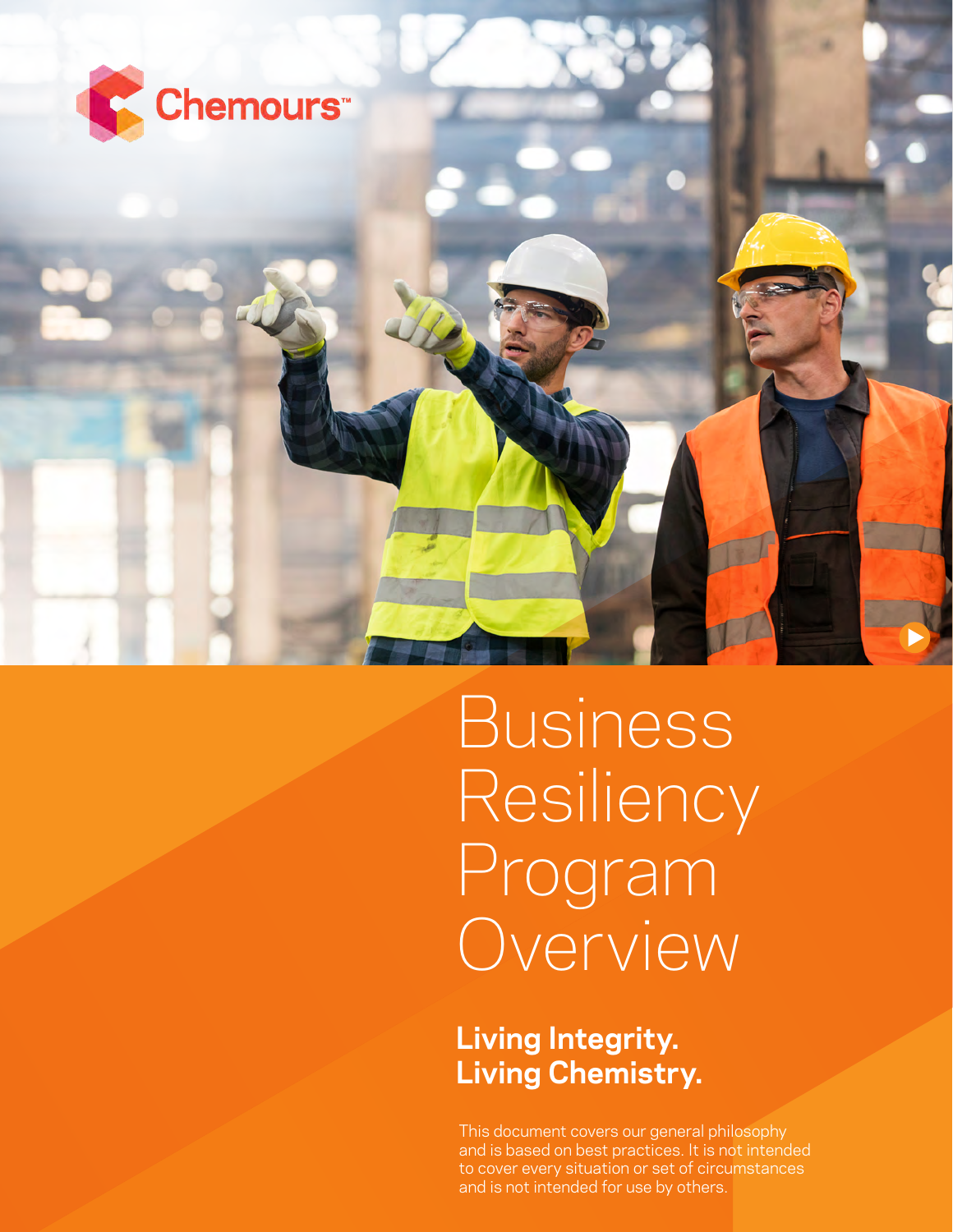Introduction Chemours is committed to providing support, products, and services to our employees, communities, customers, business partners, and stakeholders after a disaster event. Our approach to meeting this commitment includes:



### Mitigating threats

Mitigation is a core component of our preparation. On an on-going basis, Chemours identifies and evaluates risks to our operations and takes steps to help reduce the likelihood of exposure and the impact should risks materialize.



#### Building resilience into day-to-day operations

Resilience is designed into our "normal" operations. Examples include cross-training personnel, safety and maintenance programs, production and supply chain strategies, and establishing redundancy for critical equipment and technology infrastructure.



#### Maintaining response and recovery plans

Chemours has developed plans to guide immediate response and recovery activities after a disaster event. A variety of scenarios and types of tests and exercises are used to train our personnel. Lessons learned from these exercises are used to improve our response and recovery strategies and plans.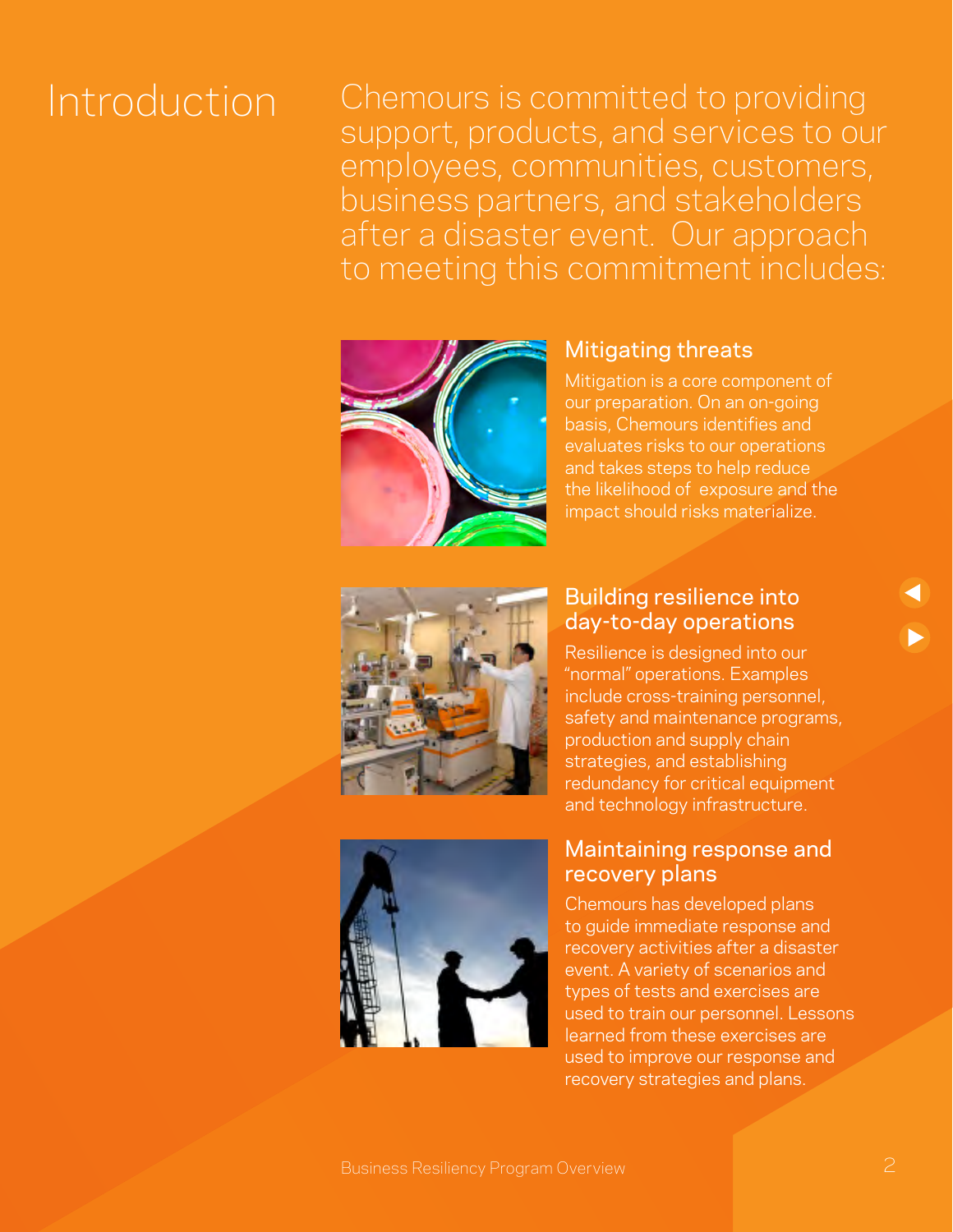### Overview

Chemours' Business Resiliency Program involves employees at all levels of the company to develop, implement, align, maintain, and continuously improve our state of readiness.



### Key Roles:

**Executive Sponsor:** Each pillar has an accountable Corporate Officer **Corporate Resilience Senior Manager:** Business Continuity Management advocate and program manager

**Business Unit Leadership:** Strategic guidance, oversight, resources, issue resolution

**Component Program Owners:** Tools, templates, methodology, awareness, support

**Site/Organization Leadership and Teams:** On-going readiness (e.g., plan maintenance, training, awareness, exercising, auditing)

**Employees:** Awareness, personal preparedness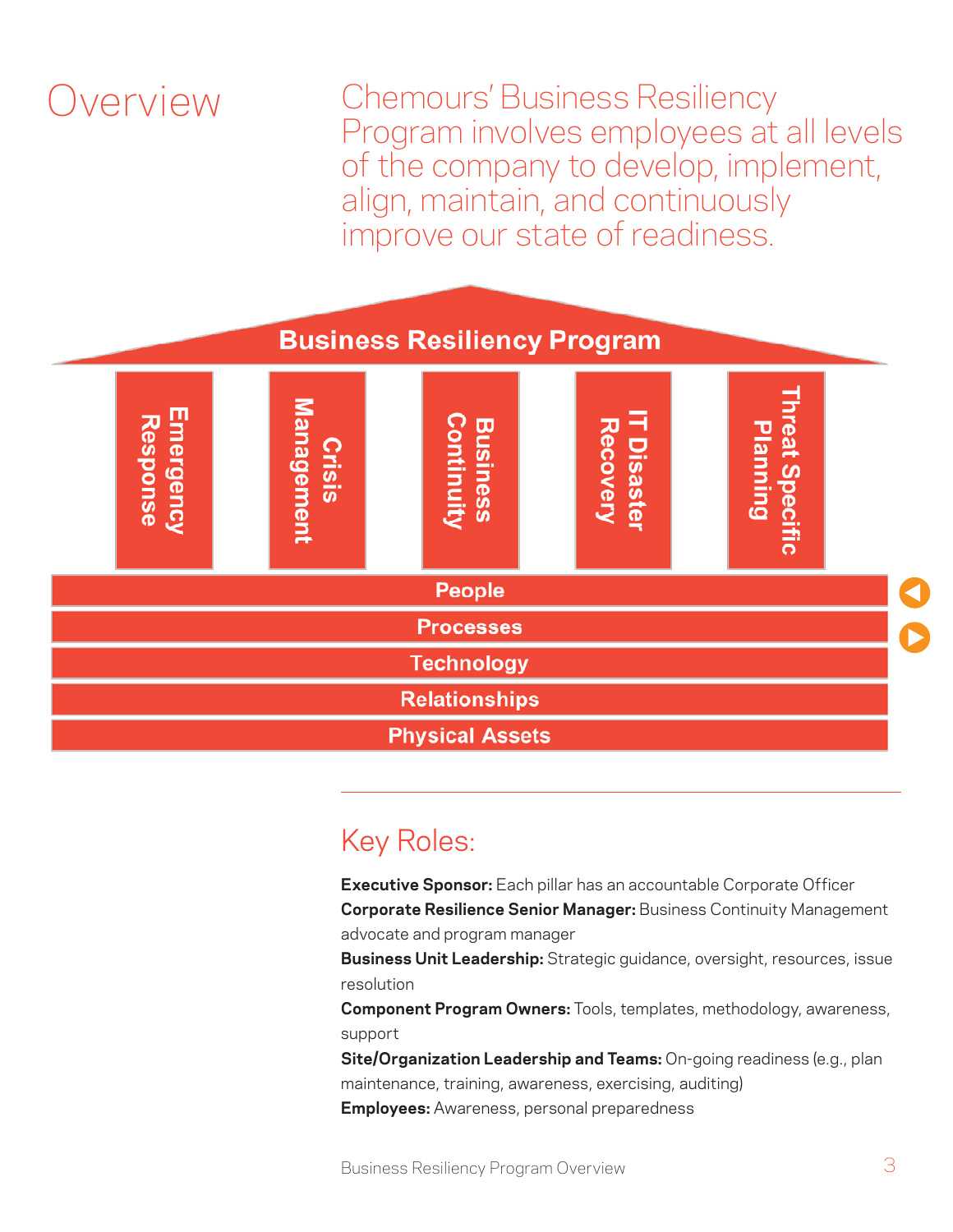### Response and Recovery Plans

Specific plans and strategies have been developed to address risks and opportunities within an established management system to support a coordinated response and recovery to a wide variety of threats.



### These strategies and plans include:

- Immediate response to life and safety incidents
- Overall response and recovery guidance, direction, and oversight
- Communications with internal and external stakeholders
- Recovery of critical processes and resources (i.e., people, technology, physical assets, and relationships)
- Recovery of critical information technology infrastructure, applications, and data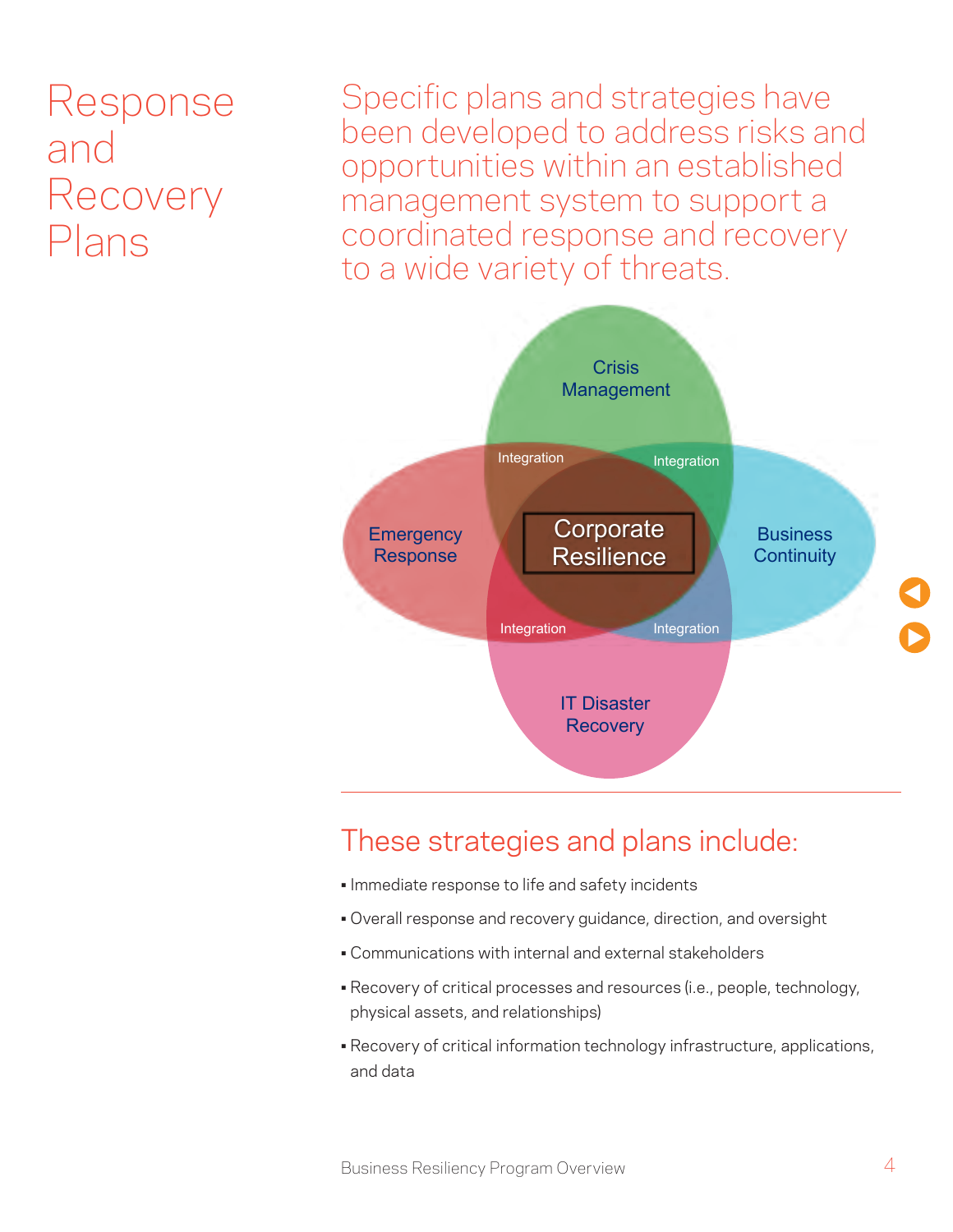## Business **Continuity** Planning

Business continuity planning is a core component of Chemours' Business Resiliency Program. The business continuity planning process takes into consideration and aligns with leading practices as well as industry and regulatory standards.



### The process includes:

- Establish an overall management system to implement, operate, monitor, review, and maintain the program
- Complete business impact analyses to establish recovery objective requirements for processes and resources
- Determine the order of recovery for business functions and technology and understand current capabilities
- Identify and implement business continuity mitigation and recovery strategies
- Audit, review and maintain business continuity plans
- Perform regular training and exercises per program policy
- Follow the continuous improvement cycle and adjust as needed

Business Resiliency Program Overview 5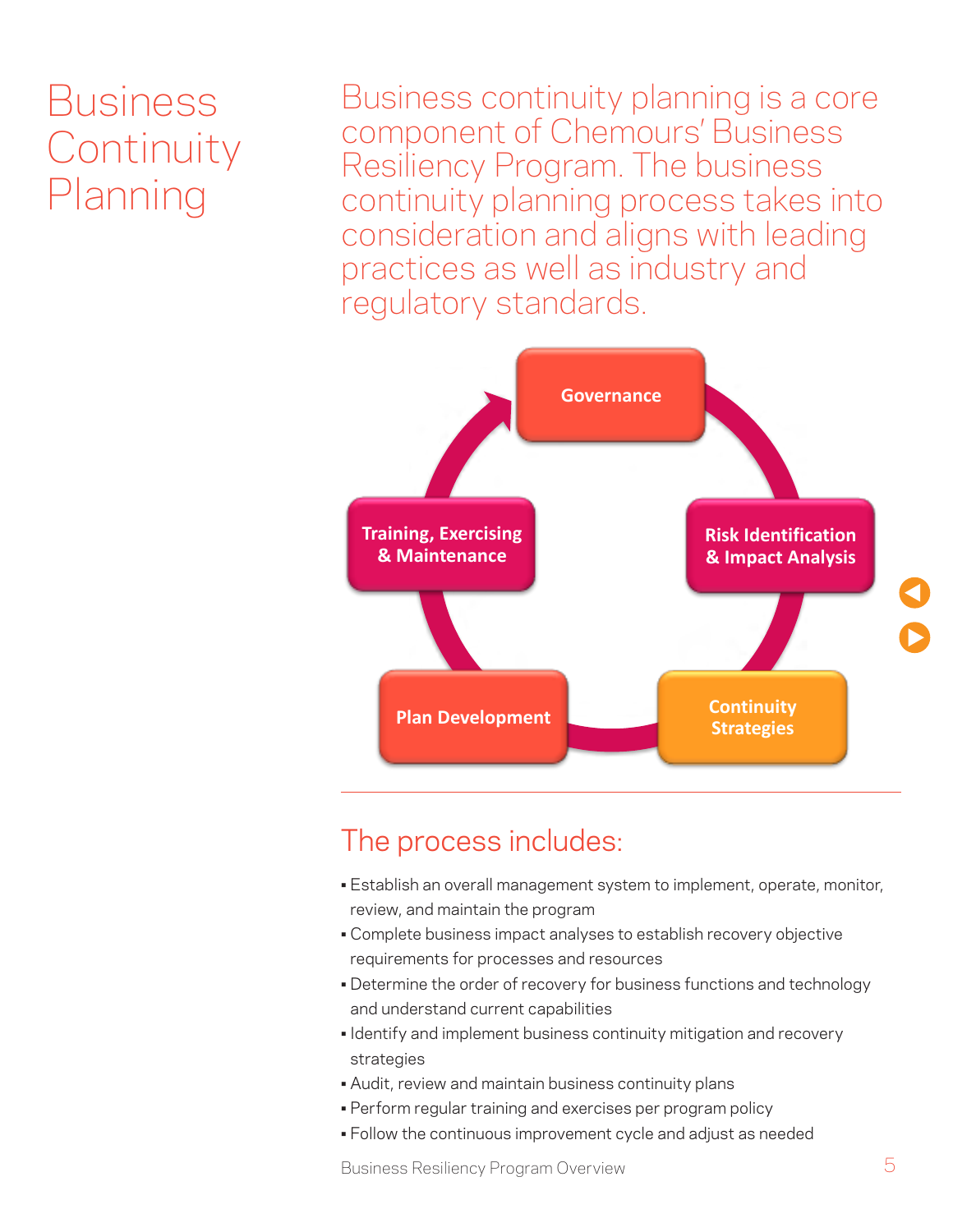## Business **Continuity** Plan Content



### Business Continuity Plans (BCPs) are in place for critical operations, which include:

- "All-Hazard" planning guides for prevention, response and recovery that address a full range of threats and hazards (natural, human-caused or technology caused) to aid in immediate response and recovery activities to our processes and/or resources
- Multi-tiered business continuity recovery strategies for critical processes, resources, information technology infrastructure, applications or data that may be partially or fully implemented based on the specific scope, scale, and impact of the incident
- Quick reference checklists and procedures for each team
- Outlined roles, responsibilities, activities, and procedures from incident occurrence through plan activation, recovery, and deactivation
- Reference material, tools, and example forms

Business Resiliency Program Overview 6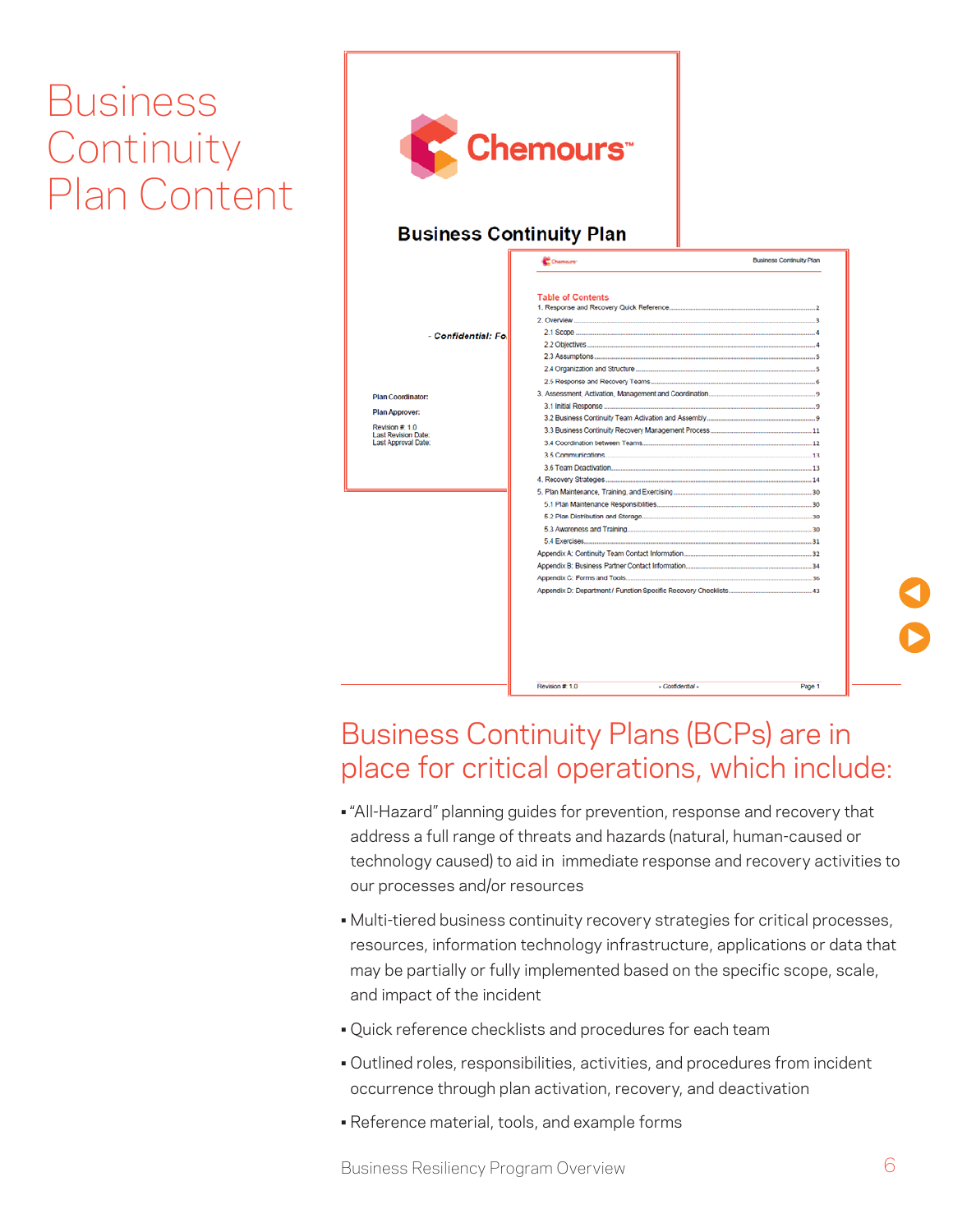## **Frequently** Asked Questions

#### **Does Chemours have a business continuity program and plans?**

Chemours has developed and maintains multiple levels of response and recovery plans as part of its overall business resiliency program. This includes site emergency response plans, business continuity plans, IT disaster recovery plans, and crisis communications and management plans.

#### **Do you provide copies of the Business Continuity Plan?**

In order to protect our intellectual property, customer confidentiality, and company personnel information, we do not release our documented business continuity plans.

#### **Is there an executive level sponsor / owner of the program?**

Yes, each pillar of the program has an accountable corporate officer assigned.

#### **Who has responsibility for managing the business continuity program on an ongoing basis?**

The Corporate Resilience Senior Manager manages the overall business continuity program. Business Unit Leadership provides oversight, strategic guidance, resources, and issue resolution for the planning process within their operations. Additionally, site/department-level teams have responsibility for the maintenance and exercising of their continuity plans.

#### **Does the program adhere to an accepted business continuity standard or set of guidelines that reflects current best practices? If so, which ones?**

The business continuity program incorporates business continuity standards and guidelines including, but not limited to ISO22301, NFPA 1600, and DRI International Professional Practices.

#### **Are potential risks that may disrupt operations identified?**

Yes, site risk evaluations are completed along with business impact assessments. These evaluations identify and assess a variety of risks including natural hazards (e.g., flooding, tornado, earthquake), neighborhood hazards (e.g., airports, neighboring facilities, railroads, machinery breakdown), and include identification of impacts and risk improvement observations. Risk (hazard) information from the evaluations and assessments is incorporated into the business continuity impact analysis and overall business continuity planning process.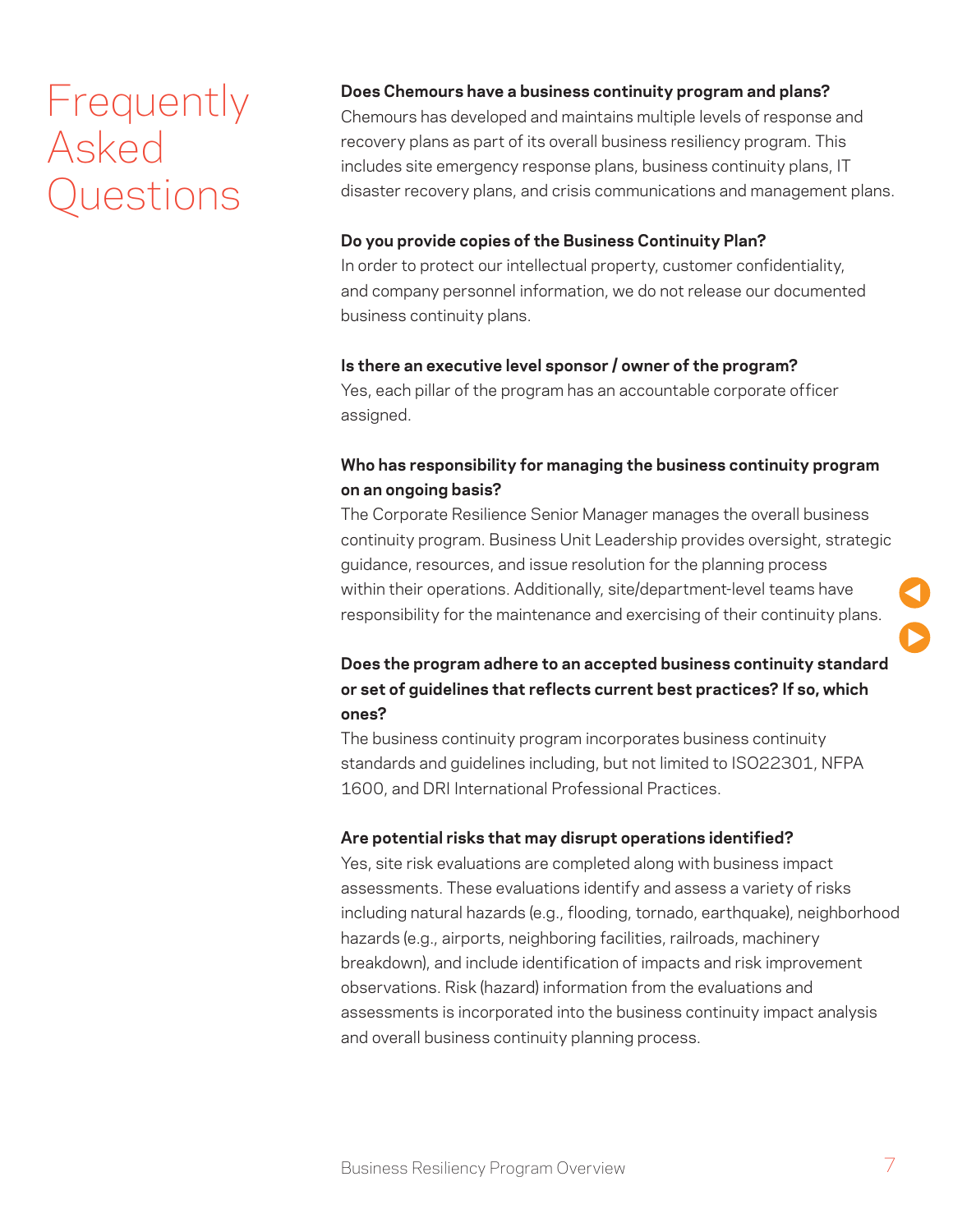## Frequently Asked Questions

(continued)

#### **Is a business impact analysis completed as part of the business continuity planning process?**

Yes, a business impact analysis is completed and includes the identification of critical business processes and resources (i.e., people, technology, physical assets, and relationships), disruption tolerances (recovery time objectives), potential business impacts, current capabilities, and potential strategies. The information is used to support business continuity strategy and plan development.

#### **Are plans in place to address the unavailability of employees and key personnel?**

Yes, the business continuity planning process considers the loss of people and skill-sets and identifies recovery strategies for these types of disruptions.

#### **How often are plans reviewed and updated?**

Plans are reviewed on an annual basis or more frequently if there is a trigger event (e.g., significant change in operations).

#### **How often are Business Continuity Plans tested or exercised?**

On an annual basis Chemours develops the scope and type of exercises to be completed throughout the year.

#### **What type of drills or exercises does Chemours complete?**

Chemours completes a variety of exercises based on input and guidance from program stakeholders. Past exercises have ranged from tabletop exercises to emergency response drills involving external response and government agencies. Additionally, lessons learned from actual incidents are incorporated into our mitigation and planning activities.

#### **Are there processes in place to address and mitigate internal operation disruptions?**

Yes, mitigation is a core component of our preparation. On an on-going basis, Chemours identifies and evaluates risks to our operations and takes steps to help reduce the likelihood of the exposure and the impact should risks materialize. Additionally, resilience is designed into our "normal" operations. Examples include, but are not limited to, cross-training personnel, safety and maintenance programs, production and supply chain strategies, and establishing redundancy for critical equipment and technology infrastructure.